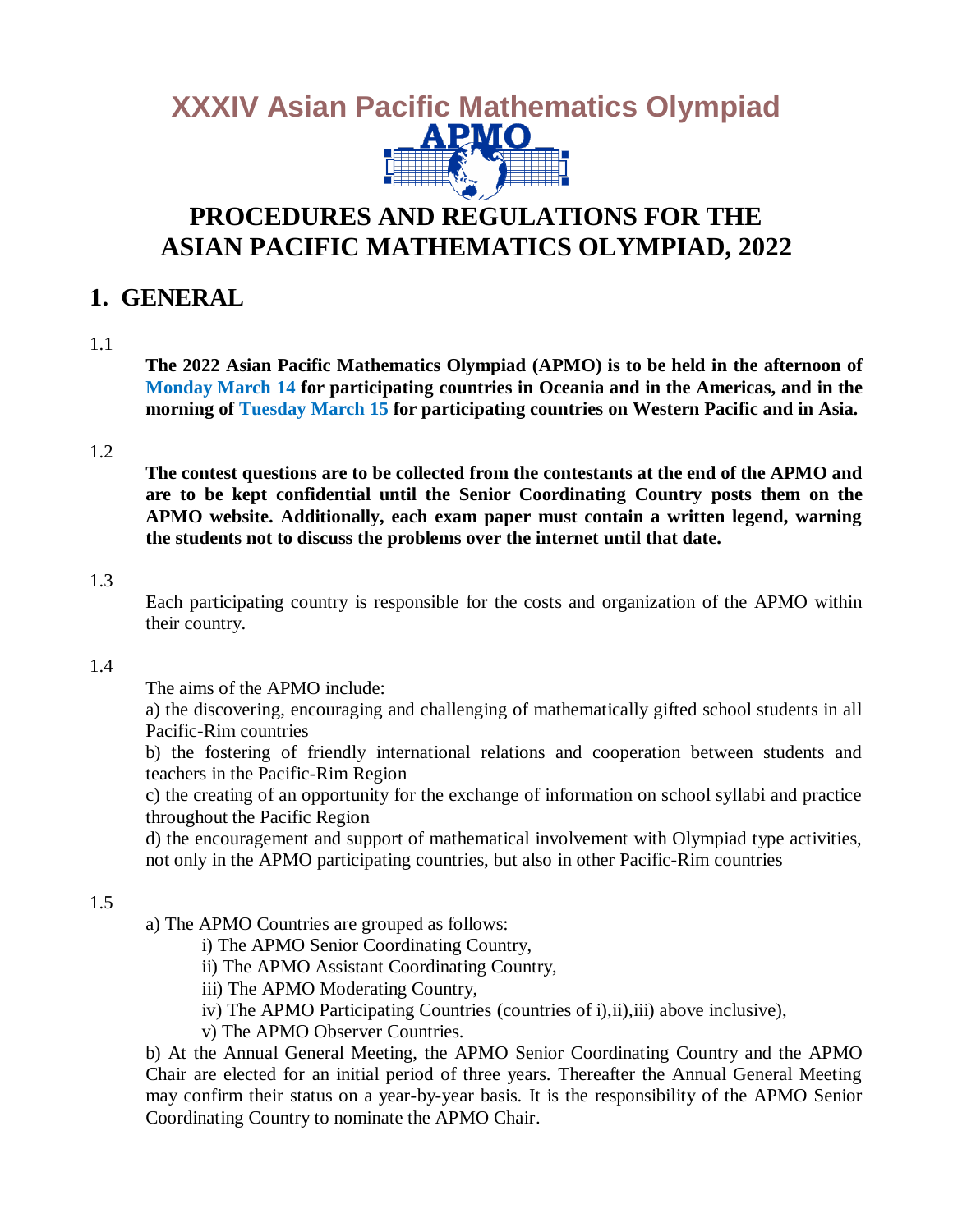c) At the Annual General Meeting, the APMO Assistant Coordinating Country is elected for an initial period of two years. Thereafter the Annual General Meeting may confirm its status on a year-by-year basis.

d) At the Annual General Meeting, the APMO Moderating Country is elected for an initial period of one year. Thereafter the Annual General Meeting may confirm its status on a year-byyear basis.

e) The Executive Committee of the APMO consists of: the APMO Chair, the APMO Problems Chair, the Country Representative of the APMO Assistant Coordinating Country, the Retiring APMO Chair, the APMO Secretary and the APMO Treasurer.

#### 1.6

The Annual General Meeting of the APMO Committee, with the agreement of the organizers of the IMO host country, is to be held during the annual IMO. Communication details of the APMO membership are to be initially identified at the above meeting.

#### 1.7

#### **The APMO contest consists of one four-hour paper consisting of five questions of varying difficulty and each having a maximum score of 7 points.**

#### 1.8

Countries' representatives should be sensitive to the need for rapid reliable communications between themselves and the Senior Coordinating Country. Whenever possible, immediate communications should be made by e-mail and/or FAX to be followed by airmail letters confirming the earlier contacts.

### **2. PARTICIPATION**

#### 2.1

All countries on the Pacific Rim, including countries in Asia and in the Americas, are eligible to participate in the annual APMO. However, in their request to be a member, they must have the support of an appropriate educational/mathematical body in their country.

#### 2.2

**Contestants should not have formally enrolled at a university (or equivalent postsecondary institution) and they must be younger than 20 years of age on the 1st July of the year of the contest.** 

#### 2.3

**While a particular country may have, unofficially, any number of students sitting the APMO in their country, the details and results of a maximum of ten students coded in ranked order on the Summary of Results Form, plus copies of the 1st, 3rd and 7th ranking students' solution papers are to be sent to the Senior Coordinating Country for that year. Contestants having the same score must be ranked by their country's APMO Organising Committee. Equal ranking is not permitted.** (For example, suggestions for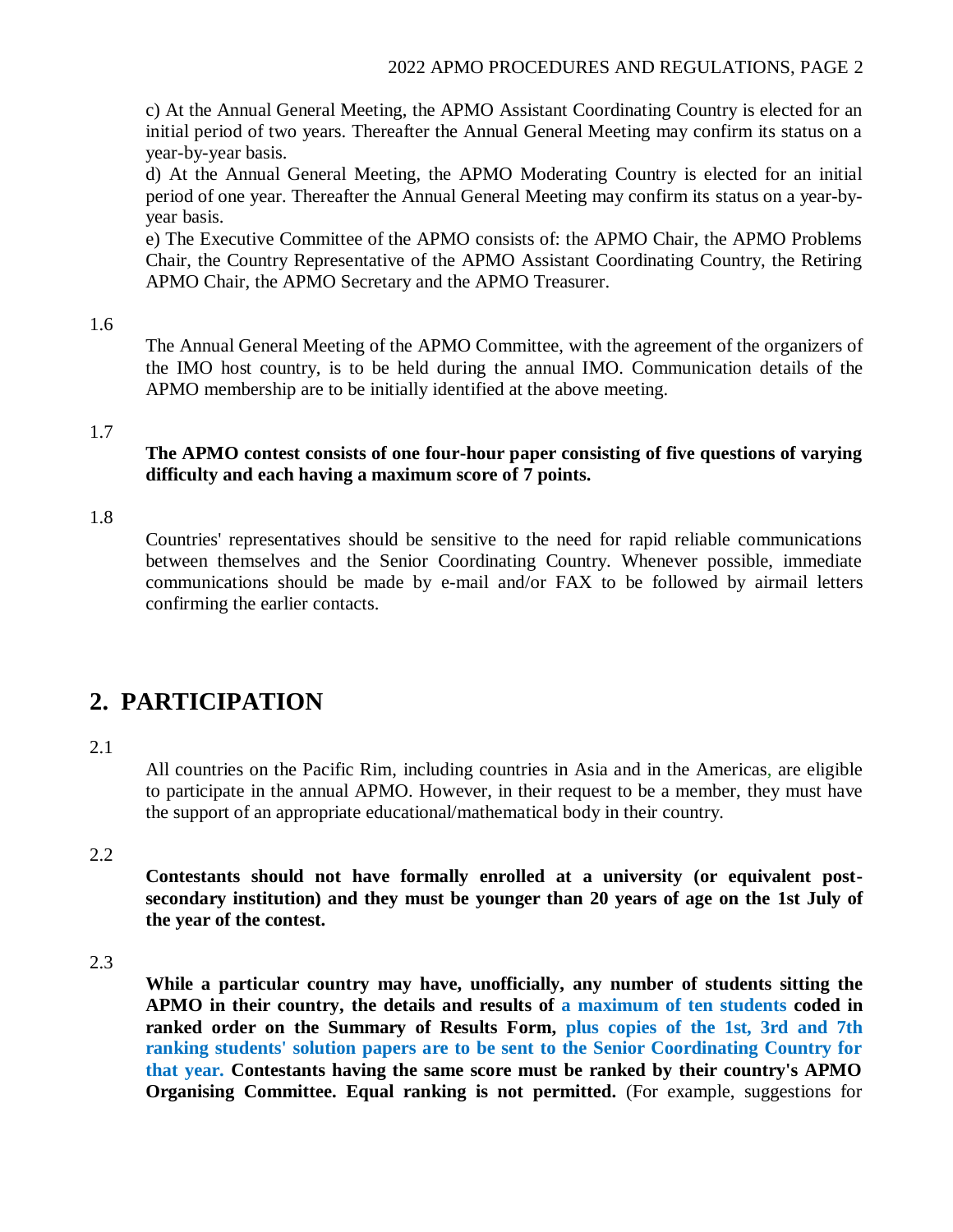breaking tie scores could include the ranking of the contestants' scores on the most difficult question and/or assessing the quality of solutions and so on.)

#### 2.4

All APMO contestants will receive a Certificate of Award, Honourable Mention or Representation. The constraints for the issuing of Award certificates in general for a particular country are as follows:

a) To determine the overall numbers and levels of gold, silver and bronze award certificates, the following guidelines are to be used:

i) **Maximum total number of award certificates**  $=$  $(\ell+1)/2$ **]<sub>,</sub>** 

where  $n =$  total number of APMO contestants (when ties occur, increase number) ;

ii) **Scores for gold awards**  $\geq m+\sigma$  ; scores for silver awards  $\geq$   $m+(\sigma/3)$  ; and scores for bronze awards  $\geq m$ −( $\sigma$ /3)<sub>,</sub>

where  $m =$  mean APMO score, and  $\sigma =$  standard deviation of all the APMO scores.

#### b) **For a particular country the number of**

- i) **Gold awards**  $\leq 1$ ,
- ii) **Gold + Silver awards ≤ 3**, and
- iii) **Gold + Silver + Bronze awards ≤ 7.**

#### 2.5

A certificate of Honourable Mention will be awarded to any contestant who has not received an Award certificate but who has performed creditably according to some criteria (variable from year to year and dependent upon the actual spread of scores) determined each year by the Senior Coordinating Country after consultation with the Assistant Coordinating Country; for example, a contestant who has obtained a perfect score of 7 for at least one question or has obtained scores of 5 or 6 for at least two questions.

#### 2.6

The question proposals should, if possible, cover fields of pre-university mathematics and, if possible, be of varying degrees of difficulty. The proposals should be written in English.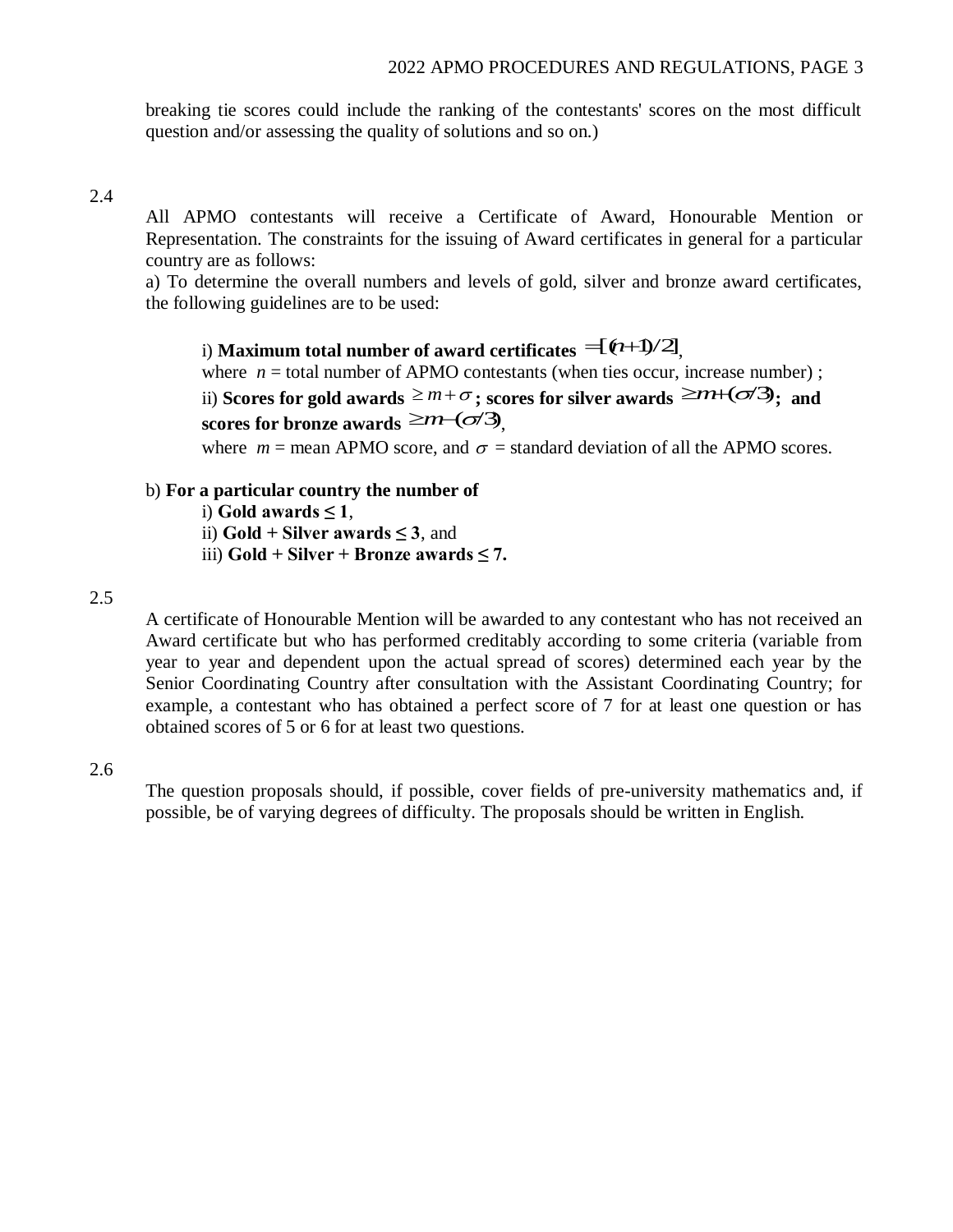### **3. RESPONSIBILITIES**

#### 3.1

**The Chair of the APMO Committee** is responsible for:

a) organizing the agenda and other necessary matters at the Annual Meeting of the APMO Committee and

b) ensuring that the Senior and Assistant Coordinating Countries have been identified for the following two years.

#### 3.2

**The Senior Coordinating Country**, with the cooperation of the Assistant Coordinating Country, is responsible for:

a) proposing additional (up to four) questions, solutions and marking schemes for the APMO, if necessary,

b) setting of the questions, preparing solutions and marking schemes for the APMO,

c) sending to the Assistant Coordinating Country the proposed APMO contest paper, two reserve questions, solutions and marking schemes for moderation by October 14 of each year,

d) sending to the Moderating Country the proposed APMO contest paper by November 30 of each year,

e) sending an English version of the APMO contest questions, solutions, marking schemes, Results Forms and Acknowledgement of Receipt Forms to the appropriate contact person (representative or committee member) in each of the participating countries by January 21 the following year,

f) the coordination and ranking of the results (as per clauses 2.4 and 2.5 above) to be sent to the participating countries as soon as possible in April or early May of each year,

g) sending a sufficient number of Award, Honourable Mention and Representation certificates to each of the participating countries,

h) preparing a summary report to be sent to the Chair by  $\text{May } 31$  of each year, and

i) keeping the APMO Chair informed of APMO's progress at appropriate times during the year.

#### 3.3

**The Assistant Coordinating APMO Country** is responsible, when required, for direct and general support of the Senior Coordinating Country in helping set and moderate the APMO Contest paper and other problems if they arise. In particular:

a) it should propose additional (up to three) questions, solutions and marking schemes for the APMO, if necessary, which are to be sent to the Senior Coordinating Country by August 1 of each year, and

b) it should send reactions to APMO draft papers to the Senior Coordinating Country by November 14 of each year.

#### 3.4

**The Moderating APMO Country** is responsible for final moderation of the APMO paper and marking scheme. This moderation concerns the identification of possible previously known problems and general comments. The moderation is to be sent to the Senior Coordinating Country by January 14.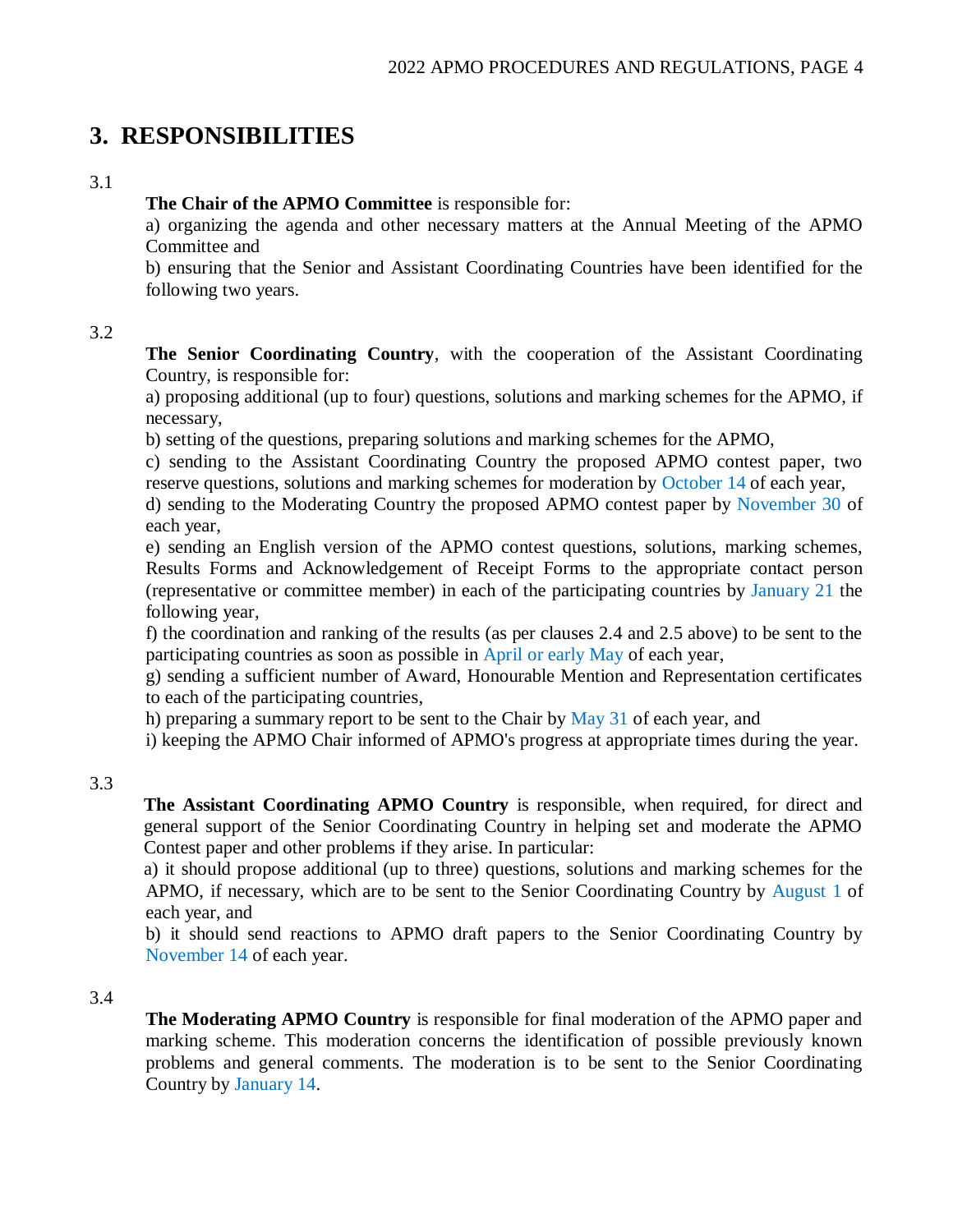#### **All the Participating APMO countries** are responsible for:

a) indicating to the Senior Coordinating Country that they wish to be placed on the APMO mailing list and, at the same time, identifying their country's contact person, and address details by July 1 of each year. Countries must also submit a completed Participation Form (available on the APMO website) by November 30 if they did not do so during the General Annual Meeting.

**Note:** It is important that the contact person or nominee be available at the designated address for the period from July to April of the following year.

b) organizing the APMO for their countries each year during the afternoon of the second Monday of March (March 14 in 2022) for countries in Oceania and in the Americas, and in the morning of the second Tuesday of March (March 15 in 2022) for countries on the Western Pacific Rim and in Asia (as defined in clause 1.1),

c) proposing at least two questions (varying degrees of difficulty and topics) with solutions and suggested marking schemes if possible

i) to be given to the APMO Chair (or his/her representative) at the Annual APMO General Meeting if their country is represented at the annual IMO; or

ii) to be sent to the APMO Chair by August 1 if their country is not represented at the annual IMO.

iii) at the same time to identify the names and institutions of the proposers of the questions, as well as the source of the questions; and

iv) to indicate whether the proposed questions which are not selected for the APMO, are available to be published in the final APMO report or are required to be returned in confidence to the proposers, or are to be placed in a question bank for future APMO's;

d) informing the APMO Senior Coordinating Country immediately of having received the Contest papers and of the contest schedule for their country,

e) marking their students' APMO solutions (with an integer score) and completing the APMO Results Summary Form,

f) sending by e-mail/airmail/fax the completed APMO Results Summary Form **and** copies of the papers of the 1st, 3rd and 7th ranking students in their country by April 9 each year; and

g) contributing a registration fee of US\$100 for participating in an APMO or sending a request for non-payment. This fee should be sent to the Senior APMO Coordinating Country by August 1 each year.

**Note:** The coordination of results will proceed generally no later than April 20 of each year. If a country has not sent in its results, consistent with the regulations, it will automatically be excluded from that year's general result processing.

#### 3.5